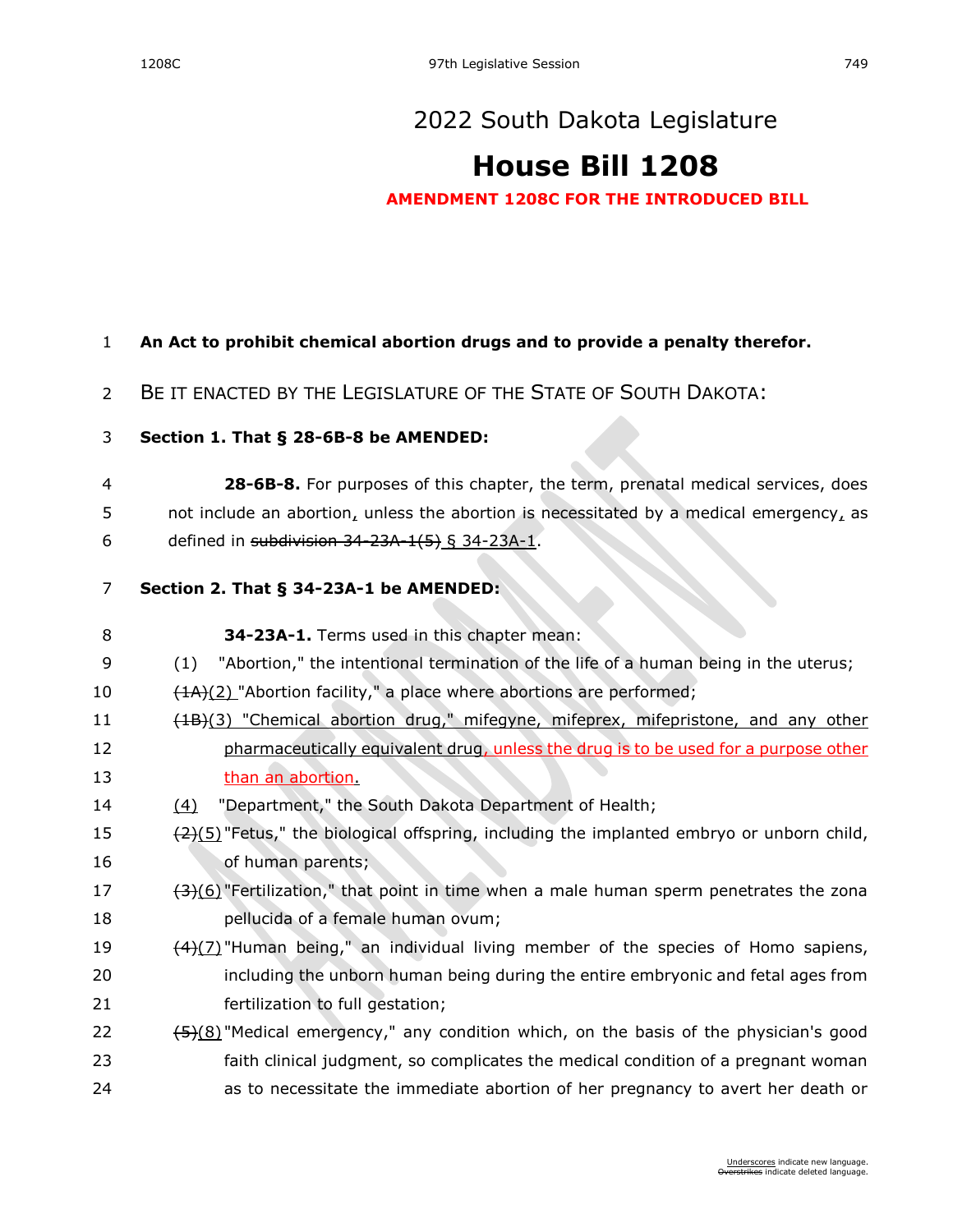## for which a delay will create serious risk of substantial and irreversible impairment of a major bodily function; 3  $(6)(9)$  "Parent," one parent or guardian of the pregnant minor or the guardian or conservator of the pregnant woman; 5  $\left(7\right)(10)$ "Physician," a person licensed under the provisions of chapter [36-4](https://sdlegislature.gov/Statutes/Codified_Laws/DisplayStatute.aspx?Type=Statute&Statute=36-4) or a physician practicing medicine or osteopathy in the employ of the government of the United States or of this state; and 8  $(8)(11)$  "Probable gestational age of the unborn child," what, in the judgment of the physician, will with reasonable probability be the gestational age of the unborn child at the time the abortion is planned to be performed. **Section 3. That chapter [34-23A](https://sdlegislature.gov/Statutes?Statute=34-23A) be amended with a NEW SECTION:** 12 A person-physician may not: (1) Perform or attempt to perform an abortion using any chemical abortion drug; or (2) Dispense, distribute, manufacture, prescribe, sell, or transfer any chemical abortion drug, unless the drug is to be used for a purpose other than an abortion. Any person who violates this section is guilty of a Class 6 felony. 18 Nothing in this section prohibits the sale, use, or prescription of any contraceptive agent, or the administration of any contraceptive agent prior to conception or prior to the confirmation of a pregnancy through the use of conventional medical tests.

## **Section 4. [That § 34-23A-10.1 be AMENDED:](https://sdlegislature.gov/Statutes?Statute=34-23A-10.1)**

 **[34-23A-10.1.](https://sdlegislature.gov/Statutes/Codified_Laws/DisplayStatute.aspx?Type=Statute&Statute=34-23A-10.1)** No abortion may be performed unless the physician first obtains a voluntary and informed written consent of the pregnant woman upon whom the physician intends to perform the abortion, unless the physician determines that obtaining an informed consent is impossible due to a medical emergency and further determines that delaying in performing the procedure until an informed consent can be obtained from the pregnant woman or her next of kin in accordance with chapter [34-12C](https://sdlegislature.gov/Statutes/Codified_Laws/DisplayStatute.aspx?Type=Statute&Statute=34-12C) is impossible due 28 to the medical emergency, which determinations shall must then be documented in the medical records of the patient.

 A consent to an abortion is not voluntary and informed, unless, in addition to any other information that must be disclosed under the common law doctrine, the physician provides that pregnant woman with the following information:

(1) A statement in writing providing the following information: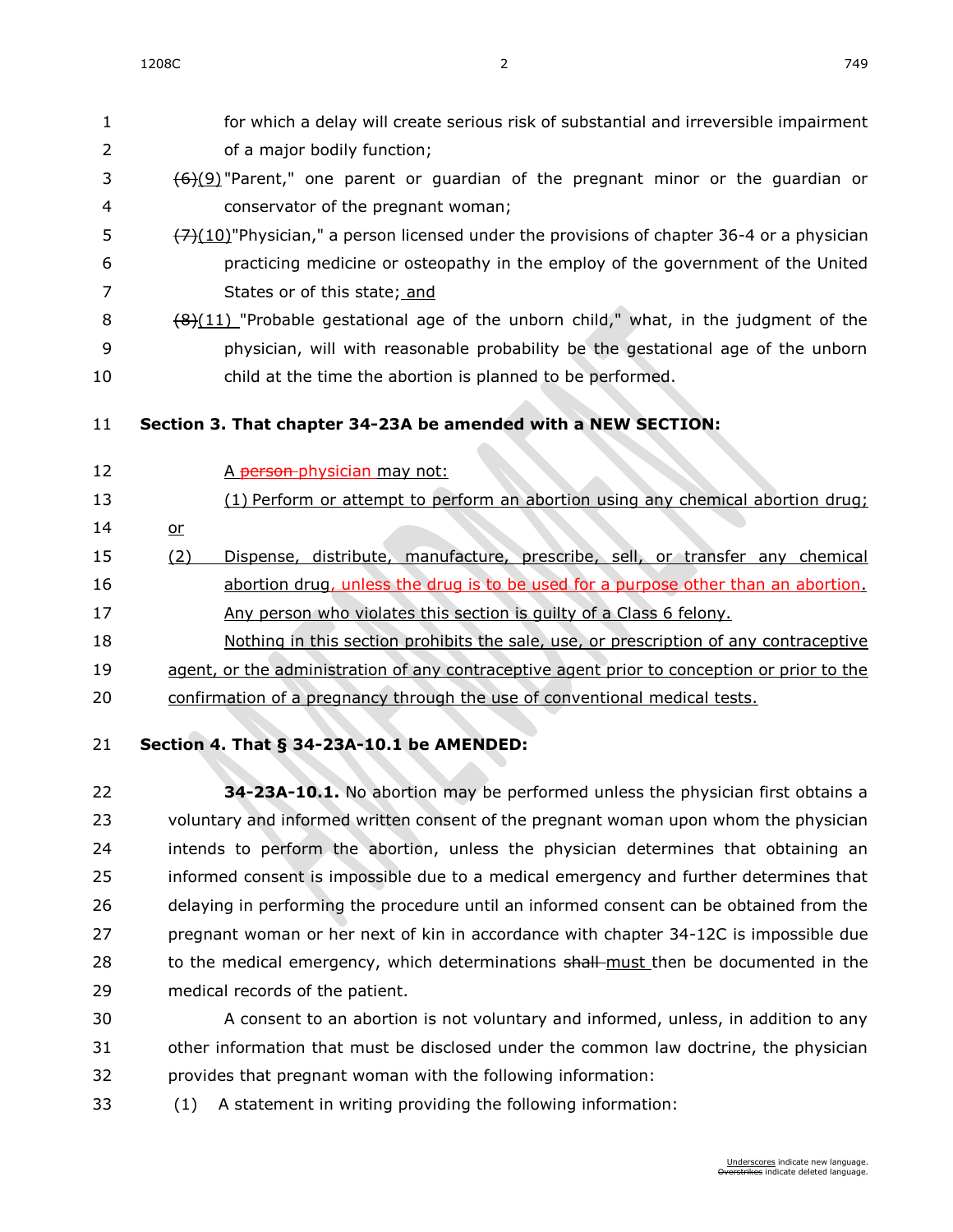| 1  | (a) The name of the physician who will perform the abortion;                                             |
|----|----------------------------------------------------------------------------------------------------------|
| 2  | That the abortion will terminate the life of a whole, separate, unique, living<br>(b)                    |
| 3  | human being;                                                                                             |
| 4  | (c) That the pregnant woman has an existing relationship with that unborn                                |
| 5  | human being and that the relationship enjoys protection under the United                                 |
| 6  | States Constitution and under the laws of South Dakota;                                                  |
| 7  | (d) That by having an abortion, her existing relationship and her existing                               |
| 8  | constitutional rights with regards to that relationship will be terminated;                              |
| 9  | (e) A description of all known medical risks of the procedure and statistically                          |
| 10 | significant risk factors to which the pregnant woman would be subjected,                                 |
| 11 | including:                                                                                               |
| 12 | (i) Depression and related psychological distress;                                                       |
| 13 | (ii) Increased risk of suicide ideation and suicide;                                                     |
| 14 | (iii) A statement setting forth an accurate rate of deaths due to abortions,                             |
| 15 | including all deaths in which the abortion procedure was a                                               |
| 16 | substantial contributing factor; and                                                                     |
| 17 | (iv) All other known medical risks to the physical health of the woman,                                  |
| 18 | including the risk of infection, hemorrhage, danger to subsequent                                        |
| 19 | pregnancies, and infertility;                                                                            |
| 20 | (f)<br>The probable gestational age of the unborn child at the time the abortion is                      |
| 21 | to be performed, and a scientifically accurate statement describing the                                  |
| 22 | development of the unborn child at that age;                                                             |
| 23 | The statistically significant medical risks associated with carrying her child<br>(g)                    |
| 24 | to term compared to undergoing an induced abortion;                                                      |
| 25 | (h)<br>That even after a pregnant mother takes Mifepristone, or another drug                             |
| 26 | approved by the United States Food and Drug Administration for the same                                  |
| 27 | use, it is still possible to discontinue a drug-induced abortion by not taking                           |
| 28 | the prescribed Misoprostol;                                                                              |
| 29 | That information on discontinuing a drug-induced abortion is available on<br>$\leftrightarrow$           |
| 30 | the Department of Healthdepartment website;                                                              |
| 31 | $\frac{f(\cdot)}{f(\cdot)}$ A written statement that sex-selective abortions are illegal in the State of |
| 32 | South Dakota and that a pregnant mother cannot have an abortion, either                                  |
| 33 | solely or partly, due to the unborn child's sex, regardless of whether that                              |
| 34 | unborn child is a girl or a boy or whether it is of the pregnant mother's free                           |
| 35 | will or the result of the use of pressure and coercion; and                                              |
|    |                                                                                                          |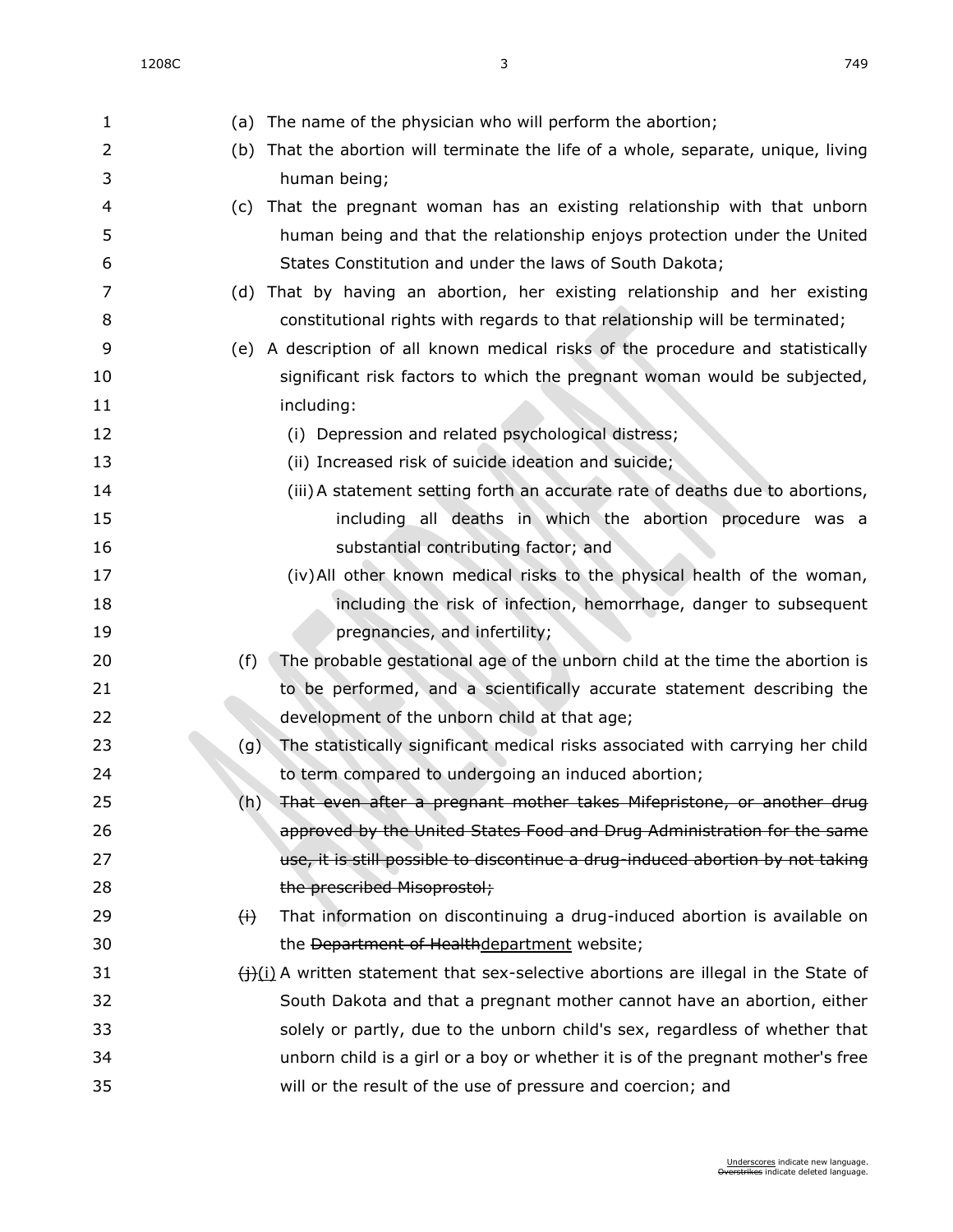$\frac{f(x)}{f(x)}$  A written notification, prepared and provided to each abortion facility by 2 the <del>Department of Healthdepartment</del>, that contains the name, text, and telephone number of an organization fighting to end sex trafficking and states the following: "If someone is sexually abusing you or causing you to exchange sex for something of value, and you want help, call 911, text, or call the number provided on this notice.".

7 The disclosures set forth above shall must be provided to the pregnant woman in writing and in person in full compliance with § [34-23A-56.](https://sdlegislature.gov/Statutes/Codified_Laws/DisplayStatute.aspx?Type=Statute&Statute=34-23A-56) The physician shall ensure that the pregnant woman signs each page of the written disclosure with the certification that she has read and understands all of the disclosures, prior to the patient signing a consent 11 for the procedure. If the pregnant woman asks for a clarification or explanation of any 12 particular disclosure, or asks any other question about a matter of significance to her, the 13 explanation or answer shall-must be made in writing and be given to the pregnant woman 14 before signing a consent for the procedure and shall must be made part of the permanent medical record of the patient.

 Prior to the pregnant woman signing a consent to the abortion, she shall sign a written statement that indicates that the requirements of this section have been complied with. Prior to the performance of the abortion, the physician who is to perform the abortion shall receive a copy of the written disclosure documents required by this section, and shall certify in writing that all of the information described in those subdivisions has been provided to the pregnant woman, that the physician is, to the best of his or her ability, satisfied that the pregnant woman has read the materials which are required to be disclosed, and that the physician believes she understands the information imparted; and

- (2) A statement by telephone or in person, by the physician who is to perform the abortion, or by the referring physician, or by an agent of both, at least twenty-four hours before the abortion, providing the following information:
- (a) That medical assistance benefits may be available for prenatal care, childbirth, and neonatal care;
- (b) That the father of the unborn child is legally responsible to provide financial support for her child following birth, and that this legal obligation of the father exists in all instances, even in instances in which the father has offered to pay for the abortion;
- (c) The name, address, and telephone number of a pregnancy help center in reasonable proximity of the abortion facility where the abortion will be performed; and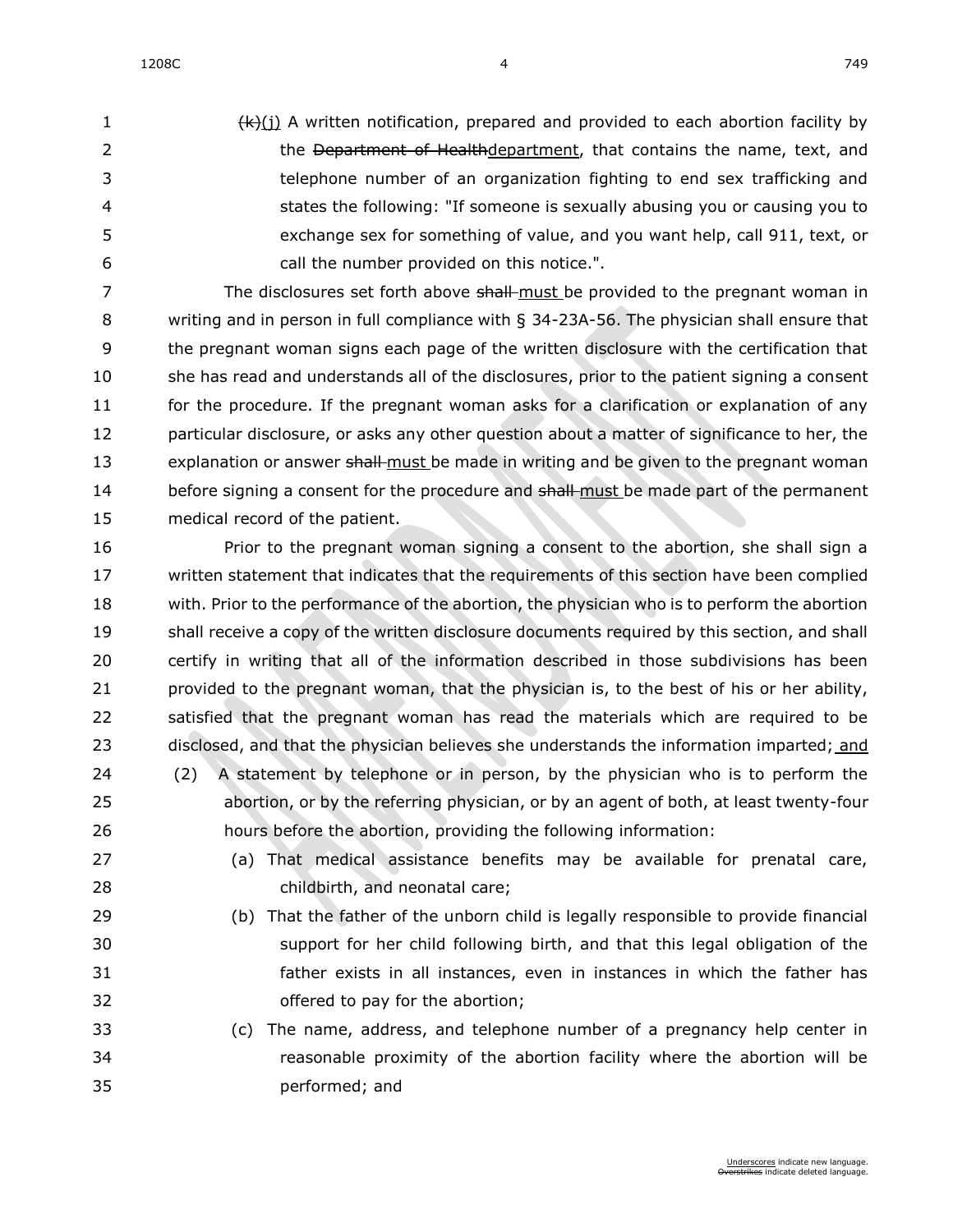1208C 5 749

| 1  |                   | (d) That she has a right to review all of the material and information described     |
|----|-------------------|--------------------------------------------------------------------------------------|
| 2  |                   | in § 34-23A-1, §§ 34-23A-1.2 to 34-23A-1.7, inclusive, § 34-23A-10.1, and            |
| 3  |                   | $\S$ 34-23A-10.3, as well as the printed materials described in $\S$ 34-23A-10.3,    |
| 4  |                   | and the website described in $\S$ 34-23A-10.4. The physician or the                  |
| 5  |                   | physician's agent shall inform the pregnant woman, orally or in writing, that        |
| 6  |                   | the materials have been provided by the State of South Dakota at no charge           |
| 7  |                   | to the pregnant woman. If the pregnant woman indicates, at any time, that            |
| 8  |                   | she wants to review any of the materials described, such disclosures shall           |
| 9  |                   | must be either given to her at least twenty-four hours before the abortion           |
| 10 |                   | or mailed to her at least seventy-two hours before the abortion by certified         |
| 11 |                   | mail, restricted delivery to addressee, which means the postal employee              |
| 12 |                   | can only deliver the mail to the addressee;                                          |
| 13 | (3)               | In the case of a pregnant woman who has been administered Mifepristone, or           |
| 14 |                   | another drug approved by the United States Food and Drug Administration for the      |
| 15 |                   | same use, the statement required by subsection (h) of subdivision (1) must also      |
| 16 |                   | be duplicated and presented to the woman at the time of her release or discharge,    |
| 17 |                   | immediately after the provision or administration of the first drug. The statement   |
| 18 |                   | must be accompanied by a notice that includes:                                       |
| 19 | $\left( a\right)$ | The following verbiage: "If you decide you want to give birth to your child, even    |
| 20 |                   | after the abortion process has begun, seek the assistance of a physician             |
| 21 |                   | immediately."; and                                                                   |
| 22 | $\Theta$          | The phone number, website, and any other contact information provided to the         |
| 23 |                   | department by physicians or other entities, who or that have indicated their ability |
| 24 |                   | and willingness to provide assistance, twenty-four hours per day, seven days a       |
| 25 |                   | week, to a woman seeking to discontinue an abortion.                                 |
|    |                   |                                                                                      |

**Section 5. [That § 34-23A-10.2 be AMENDED:](https://sdlegislature.gov/Statutes?Statute=34-23A-10.2)**

 **[34-23A-10.2.](https://sdlegislature.gov/Statutes/Codified_Laws/DisplayStatute.aspx?Type=Statute&Statute=34-23A-10.2)** A physician who, knowingly or in reckless disregard, violates § [34-](https://sdlegislature.gov/Statutes/Codified_Laws/DisplayStatute.aspx?Type=Statute&Statute=34-23A-2.1) [23A-2.1,](https://sdlegislature.gov/Statutes/Codified_Laws/DisplayStatute.aspx?Type=Statute&Statute=34-23A-2.1) [34-23A-7,](https://sdlegislature.gov/Statutes/Codified_Laws/DisplayStatute.aspx?Type=Statute&Statute=34-23A-7) or [34-23A-10.1](https://sdlegislature.gov/Statutes/Codified_Laws/DisplayStatute.aspx?Type=Statute&Statute=34-23A-10.1) is guilty of a Class 2 misdemeanor. The court in which a conviction of a violation of § [34-23A-2.1,](https://sdlegislature.gov/Statutes/Codified_Laws/DisplayStatute.aspx?Type=Statute&Statute=34-23A-2.1) [34-23A-7,](https://sdlegislature.gov/Statutes/Codified_Laws/DisplayStatute.aspx?Type=Statute&Statute=34-23A-7) or [34-23A-10.1](https://sdlegislature.gov/Statutes/Codified_Laws/DisplayStatute.aspx?Type=Statute&Statute=34-23A-10.1) occurs shall report such conviction to the Board of Medical and Osteopathic Examiners.

 No penalty may be assessed against the female upon whom the abortion is performed or attempted to be performed. No criminal penalty or civil liability for failure to 33 comply with subsection [34-23A-10.1\(](https://sdlegislature.gov/Statutes/Codified_Laws/DisplayStatute.aspx?Type=Statute&Statute=34-23A-10.1)2)(c) or that portion of subsection 34-23A-10.1(3) requiring a written certification that the woman has been informed of her opportunity to